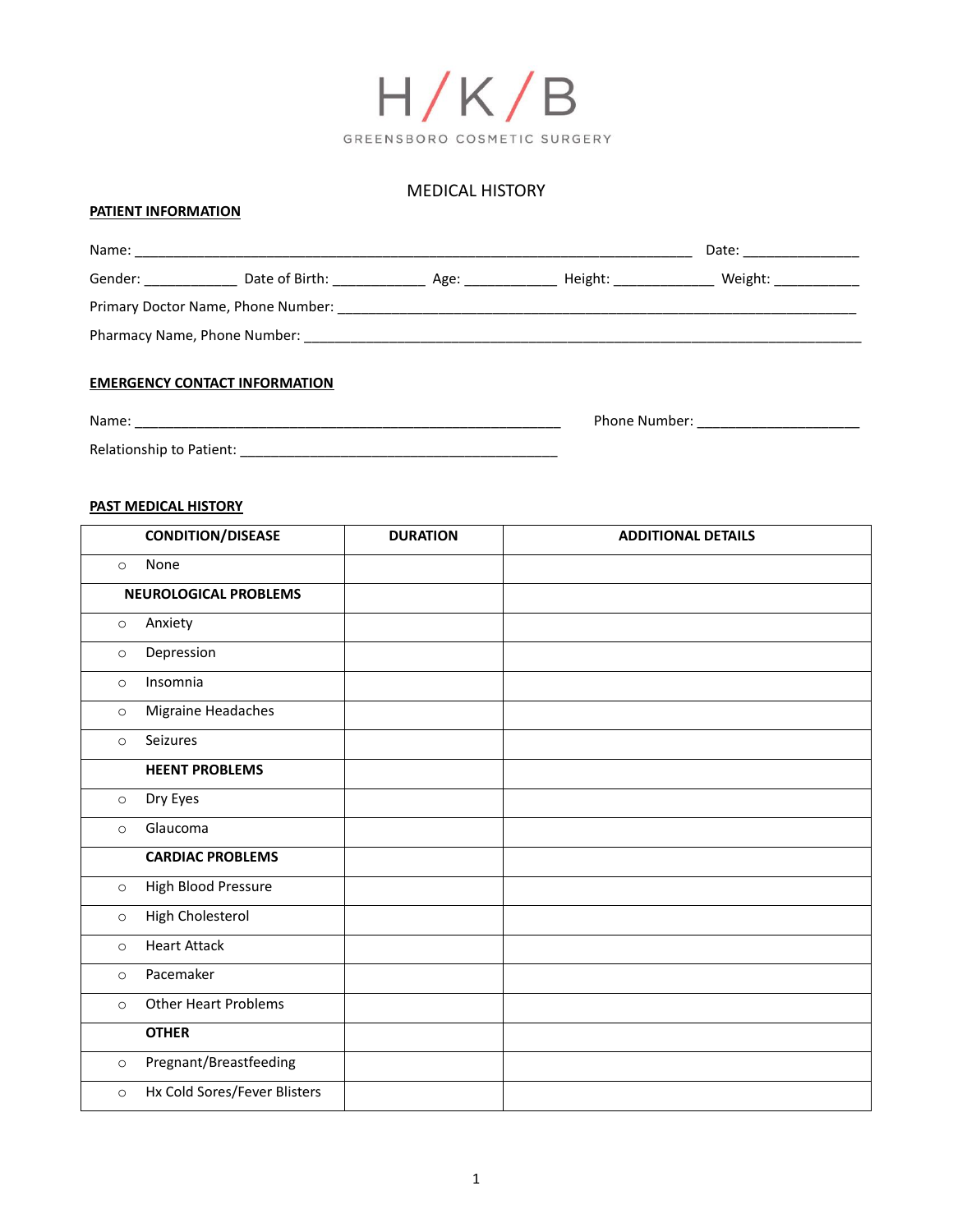

# **PAST MEDICAL HISTORY CONT**

| <b>CONDITION/DISEASE</b> |                                   | <b>YEAR BEGAN</b> | <b>ADDITIONAL DETAILS</b> |
|--------------------------|-----------------------------------|-------------------|---------------------------|
|                          | <b>PULMONARY PROBLEMS</b>         |                   |                           |
| $\circ$                  | Mild Asthma                       |                   |                           |
| $\circ$                  | Severe Asthma                     |                   |                           |
| $\circ$                  | Sleep Apnea                       |                   |                           |
|                          | <b>LIVER PROBLEMS</b>             |                   |                           |
| $\circ$                  | Hepatitis (list type)             |                   |                           |
|                          | <b>STOMACH</b>                    |                   |                           |
| $\circ$                  | Constipation                      |                   |                           |
| $\circ$                  | <b>GERD</b> (Reflux Disease)      |                   |                           |
|                          | <b>EXREMITY PROBLEMS</b>          |                   |                           |
| $\circ$                  | <b>Rheumatoid Arthritis</b>       |                   |                           |
|                          | <b>BREAST PROBLEMS</b>            |                   |                           |
| $\circ$                  | <b>Fibrocystic Breast Disease</b> |                   |                           |
| $\circ$                  | <b>Breast Cancer</b>              |                   | Right or Left             |
|                          | <b>ENDOCRINE PROBLEMS</b>         |                   |                           |
| $\circ$                  | Diabetes                          |                   | Type 1 or Type 2          |
| $\circ$                  | Hyperthyroid                      |                   |                           |
| $\circ$                  | Hypothyroid                       |                   |                           |
| $\circ$                  | Multiple Sclerosis                |                   |                           |
| $\circ$                  | Lupus                             |                   |                           |
|                          | <b>BLOOD PROBLEMS</b>             |                   |                           |
| $\circ$                  | Anemia                            |                   |                           |
| $\circ$                  | <b>Easy Bleeding</b>              |                   |                           |
| $\circ$                  | Factor V Liden                    |                   |                           |
| $\circ$                  | Sickle Cell Trait                 |                   |                           |
| $\circ$                  | Von Willebrands Disease           |                   |                           |
| $\circ$                  | Hx of DVT (leg blood clots)       |                   |                           |
| $\circ$                  | Hx of PE (lung blood clots)       |                   |                           |
| $\circ$                  | Stroke                            |                   |                           |
|                          | <b>OTHER</b>                      |                   |                           |
|                          | Hx of Accutane                    |                   |                           |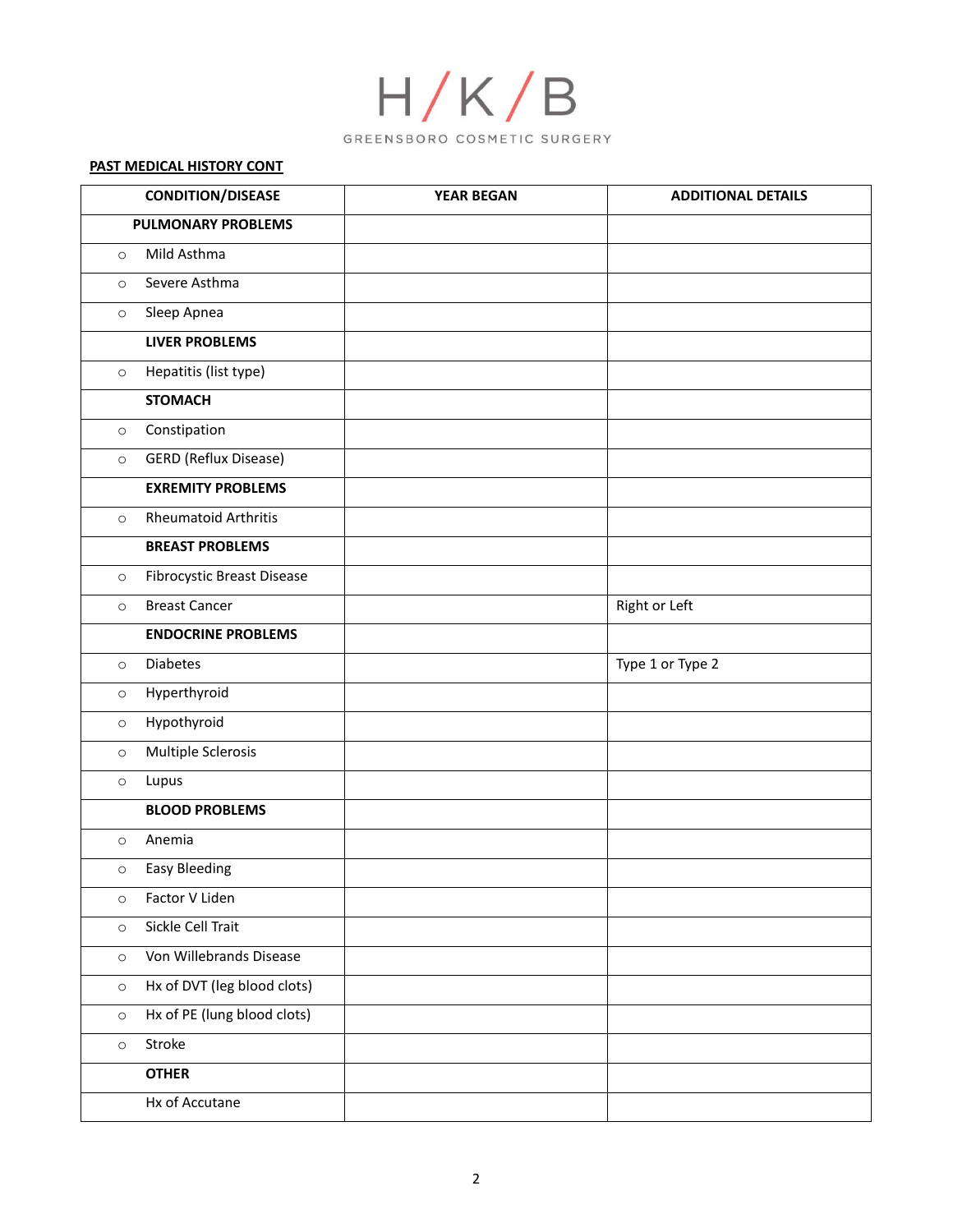

#### **PAST MEDICAL HISTORY CONT**

|          | <b>CONDITION/DISEASE</b>           | <b>YEAR BEGAN/DURATION</b> | <b>ADDITIONAL DETAILS</b> |
|----------|------------------------------------|----------------------------|---------------------------|
|          | <b>INFECTIOUS DISEASE PROBLEMS</b> |                            |                           |
| $\circ$  | <b>HIV</b>                         |                            |                           |
|          | <b>ANESTHESIA PROBLEMS</b>         |                            |                           |
| $\circ$  | <b>Difficult Extubating</b>        |                            |                           |
| $\Omega$ | Difficult Intubation               |                            |                           |
| $\circ$  | Malignant Hyperthermia             |                            |                           |
|          | <b>OTHER</b>                       |                            |                           |
| $\circ$  |                                    |                            |                           |

# **PAST SURGICAL PROCEDURES/HOSPITALIZATION/ SERIOUS INJURIES/FRACTURES**

| OPERATION/HOSPITALIZATION/INJURY | <b>MONTH/YEAR</b> |
|----------------------------------|-------------------|
| None<br>$\circ$                  |                   |
|                                  |                   |
|                                  |                   |
|                                  |                   |
|                                  |                   |
|                                  |                   |
|                                  |                   |

# **FAMILY MEDICAL HISTORY**

| <b>DISEASE</b> | <b>FAMILY MEMBER AFFLICTED</b> |
|----------------|--------------------------------|
|                |                                |
|                |                                |
|                |                                |
|                |                                |